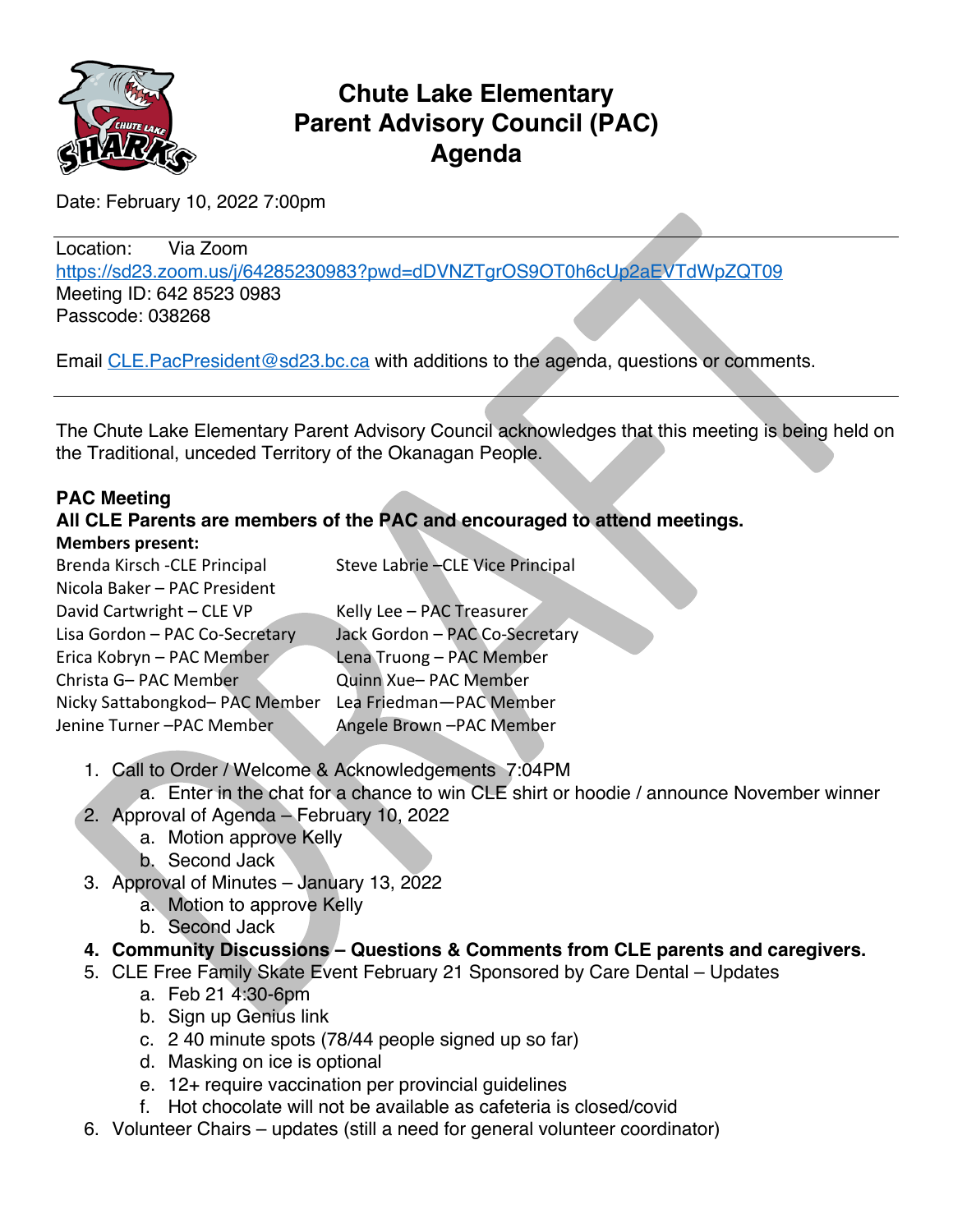- a. Carnival Friday, May 27
	- i. Inflatables (covid friendly)
	- ii. 1 food truck (hoping to get second)
	- iii. Working on donations and sponsorships
	- iv. Prizes
		- 1. Food based/candy, tree saplings
		- 2. Try to reduce waste with dollar store plastic prizes
	- v. Tickets for admission or just for certain activities
	- vi. Fundraiser but hoping to just cover cost of the event
	- vii. Parent suggestion to invite community/local daycares
- b. Hot Lunch
	- i. Back up and running on Thursdays
	- ii. Continue with one day a week
	- iii. Low volunteers/people sick
	- iv. Milk has gone up in price
- c. Grade 5 Year End Celebration Committee
	- i. Sweatshirt fundraiser with variety of colours
	- ii. Scented pencils
	- iii. Kernels popcorn
	- iv. Freezies
	- v. Looking for inexpensive fundraising ideas
- vi. If can't do one big gathering, may do outdoor games/activity on field with families
- 7. Still looking for volunteer coordinator
- 8. Community Engagement
	- a. Morning Coffees parents interested in sponsoring?? (Feb, March, April, May, June!)
		- i. On hold due to covid wave
		- ii. Next one end of Feb
			- 1. Stephanie Gilchrist will be sponsoring
			- 2. Need more sponsors for future dates
				- a. Cost \$100
	- b. Outside Learning Space / Mural Project
		- i. Looking for painter
		- ii. Got a grant for learning space, but unable to get approval for it from the school board for this year but can still plan
		- iii. Apply for more grants
	- c. Sustainability Group any interest?
		- i. Engage with students and parents
		- ii. Connections with curriculum
		- iii. Recycling, reuse, clean air, going outside for the day and not using technology, thrift store idea, used book sale
		- iv. Lots of potential!
- 9. Upcoming Fundraisers
	- a. Purdys Easter
		- i. \$200 profit so far
		- ii. Get your orders in early as they do sell out of specialty items
	- b. Westcoast Seeds
		- i. starts this weekend
	- c. Any other fundraisers this year?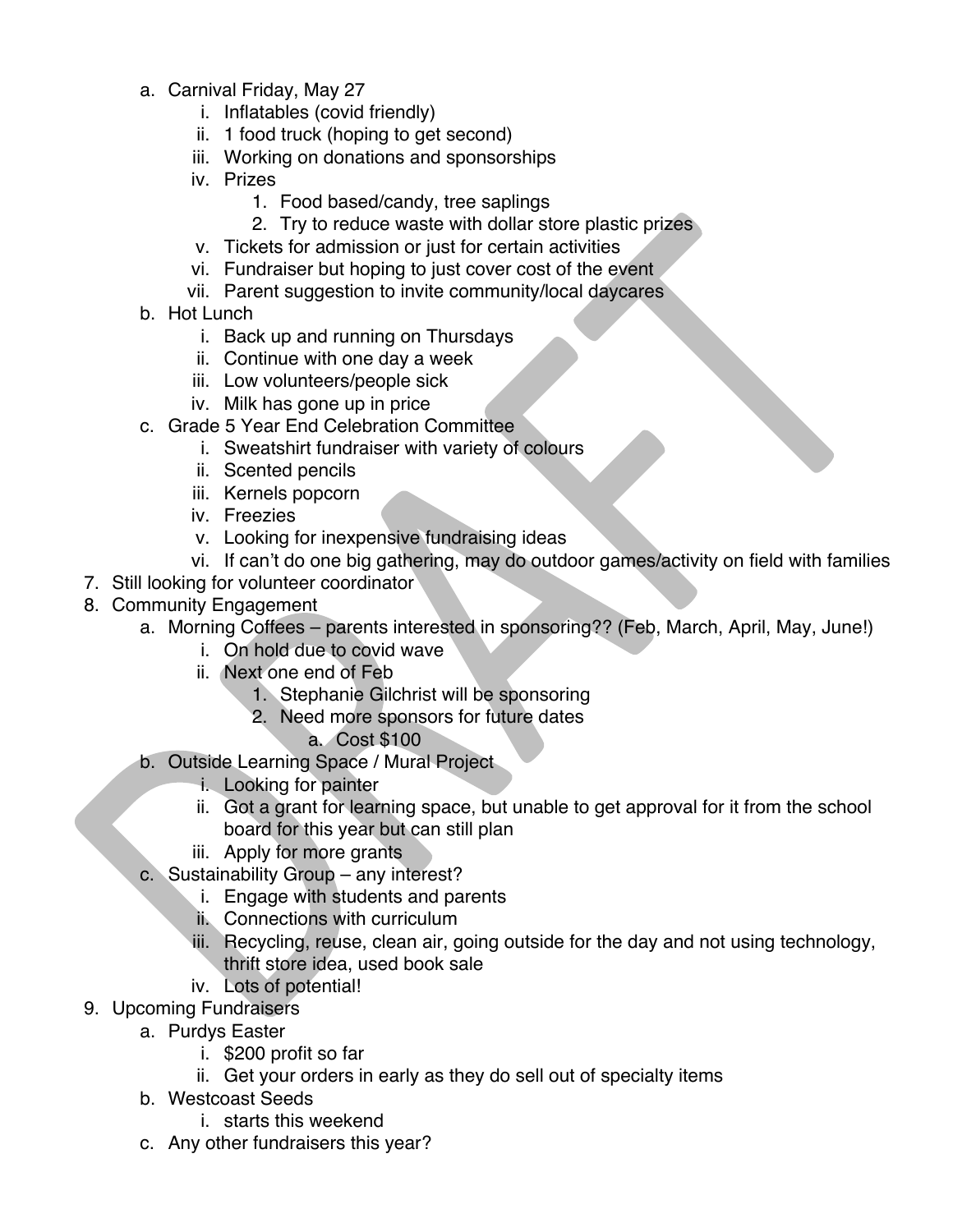- i. Possibly do second round of spirit wear after spring break
- ii. Some PACs will buy all kindy kids school shirts
	- 1. Approx. 46 kindergarteners for the fall
- 10.Upcoming Parent Events
	- a. Saleema Noon
		- i. COPAC will be sponsoring 500 spots for any parents in SD23.
		- ii. First come first served
		- iii. Feb 28 for 30 days
		- iv. Feb 17 registration will open, must register by Feb 27
	- b. February 15 COPAC sponsored Mental Health & Resilience in our Children and Ourselves with Marilyn Green 6:00 pm (zoom)
		- i. Link on Facebook page, email will be sent out
- c. February 22 CMS Sponsored "Taking Control of Anxiety" with Marilyn Green (zoom)

# **11.CLE Admin Update – Principal Brenda Kirsch & Vice Principal Steven Labrie**

- a. Covid update
	- i. Appreciation for coffee and cookies from PAC
		- 1. Lifted spirits
	- ii. Lots of staff home sick, but didn't have to shut down any classrooms
	- iii. Put support staff to work
	- iv. Rapid tests have arrived for staff
		- 1. May be coming for students also, but don't have timeline
		- 2. Rapid tests are available at testing sites
	- v. Kids sent to office if they are showing symptoms
- b. Field trips
	- i. Cross country skiing
- c. Cameras
	- i. Less vandalism at school
	- ii. Kids have been identified and dealt with
- d. February is Black History month
	- i. Feb 17
	- ii. Author Brett Carmichael coming to talk to students
	- iii. Videos and library books
- e. Valentine's Day
	- i. Rotary Club Treat bags, sold 440
	- ii. Half funds will go to school garden, and half donate
- f. Harmony Day
	- i. Diversity and inclusivity
	- ii. Assembly
- g. 02.22.2022 Something to do with 2 (twins, wear tutu)
- h. Pink shirt day Feb 23
- i. March Parent Teacher conferences
- j. April 28 Early learning for families
	- i. Engage kids with outdoor education
- k. Social Emotional Learning focus on Empathy
	- i. Restorative justice
	- ii. Resolving conflicts
	- iii. Core competencies
	- iv. Understanding each other's perspective